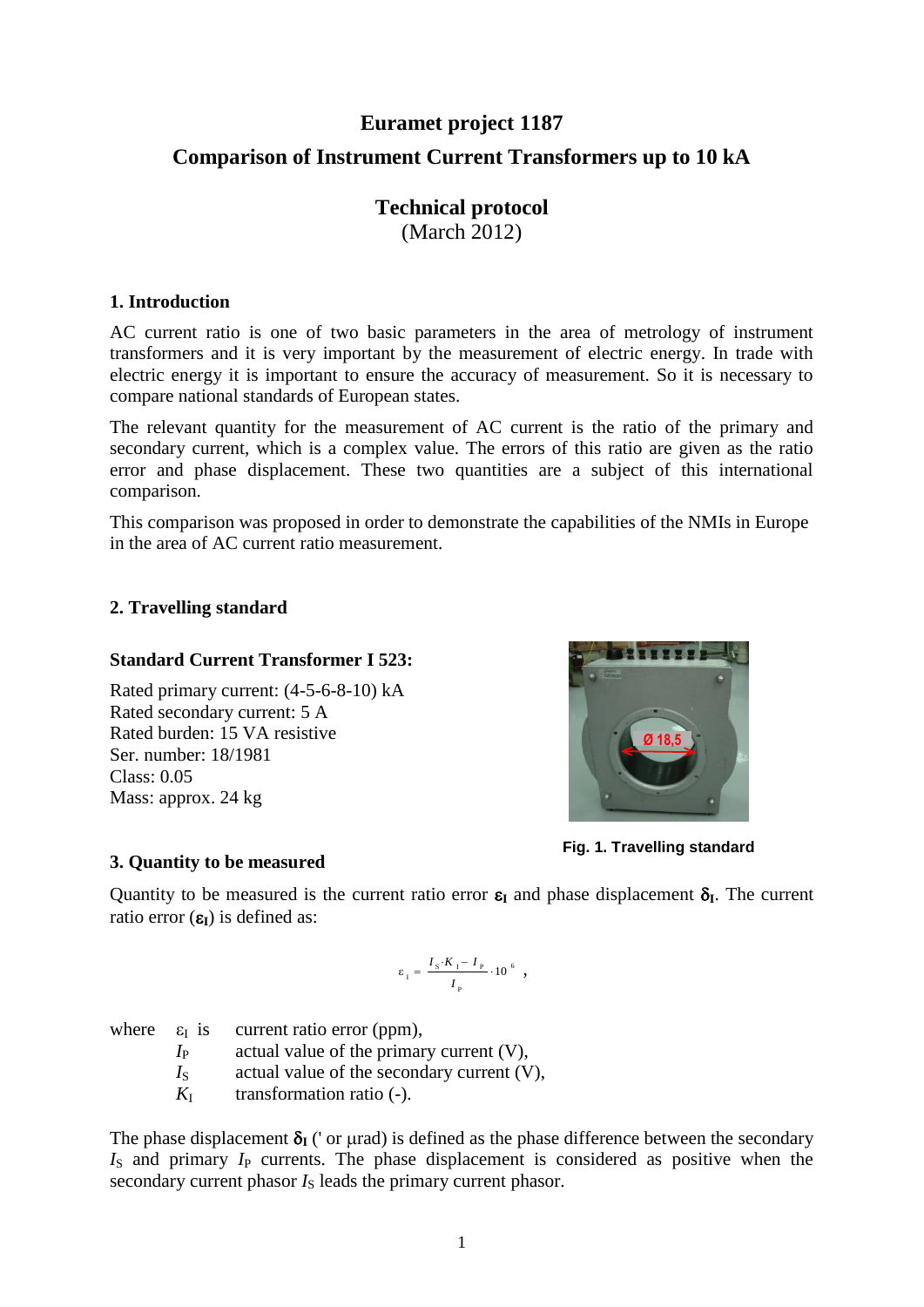#### **4. Organization**

#### **4. 1. Pilot laboratory**

Czech Metrology Institute Laboratory of Fundamental Metrology Department of Electromagnetic Quantities Renata Styblikova V Botanice 4 150 72 Prague 5 Czech Republic E-mail: [rstyblikova@cmi.cz](mailto:jkupec@cmi.cz) Phone: +420 257 288 335 Fax:  $+420\,257\,328\,077$ 

#### **4. 2. Supporting group**

INRIM Torino, Italy - Gabriella Crotti [g.crotti@inrim.it] NPL Teddington, United Kingdom - Adrian Wheaton [adrian.wheaton@npl.co.uk] SP Boras, Sweden - Anders Bergman [anders.bergman@sp.se] MIKES Espoo, Finnland – Jari Hällström [Jari.Hallstrom@mikes.fi]

#### **4. 3. Participants**

BEV Vienna, Austria - Michael Schnaitt [michael.schnaitt@bev.gv.at] CMI Prague, Czech Republic – Renata Styblíková [rstyblikova@cmi.cz] BIM Sofia, Bulgaria - Emil Dimitrov [e.dimitrov@bim.government.bg] DMDM Belgrade, Serbia – Tanja Cincar-Vujovic [tanjacincar@dmdm.rs] GUM Warsaw, Poland - Elżbieta Michniewicz [e.michniewicz@gum.gov.pl] INRIM Torino, Italy - Gabriella Crotti [g.crotti@inrim.it] LCOE Madrid, Spain – Ricardo Martín [RMartin@lcoe.etsii.upm.es] LNE Paris, France – Isabelle Blanc [isabelle.blanc@lne.fr] METAS Bern, Switzerland - Rudolf Kämpfer [Rudolf.Kaempfer@metas.ch] MIKES Espoo, Finnland – Jari Hällström [jari.hallstrom@mikes.fi] NPL Teddington, United Kingdom - Adrian Wheaton [adrian.wheaton@npl.co.uk] PTB Braunschweig, Germany – Enrico Mohns [Enrico.Mohns@ptb.de] SP Boras, Sweden - Anders Bergman [anders.bergman@sp.se] UME Gebze, Turkey - Hüseyin Çayci [Huseyin.CAYCI@ume.tubitak.gov.tr] VSL Delft, the Netherlands – Gert Rietveld [grietveld@vsl.nl]

#### **4. 4. Circulation scheme and time schedule**

Four weeks are allowed for each participant and includes transportation time to the next participant.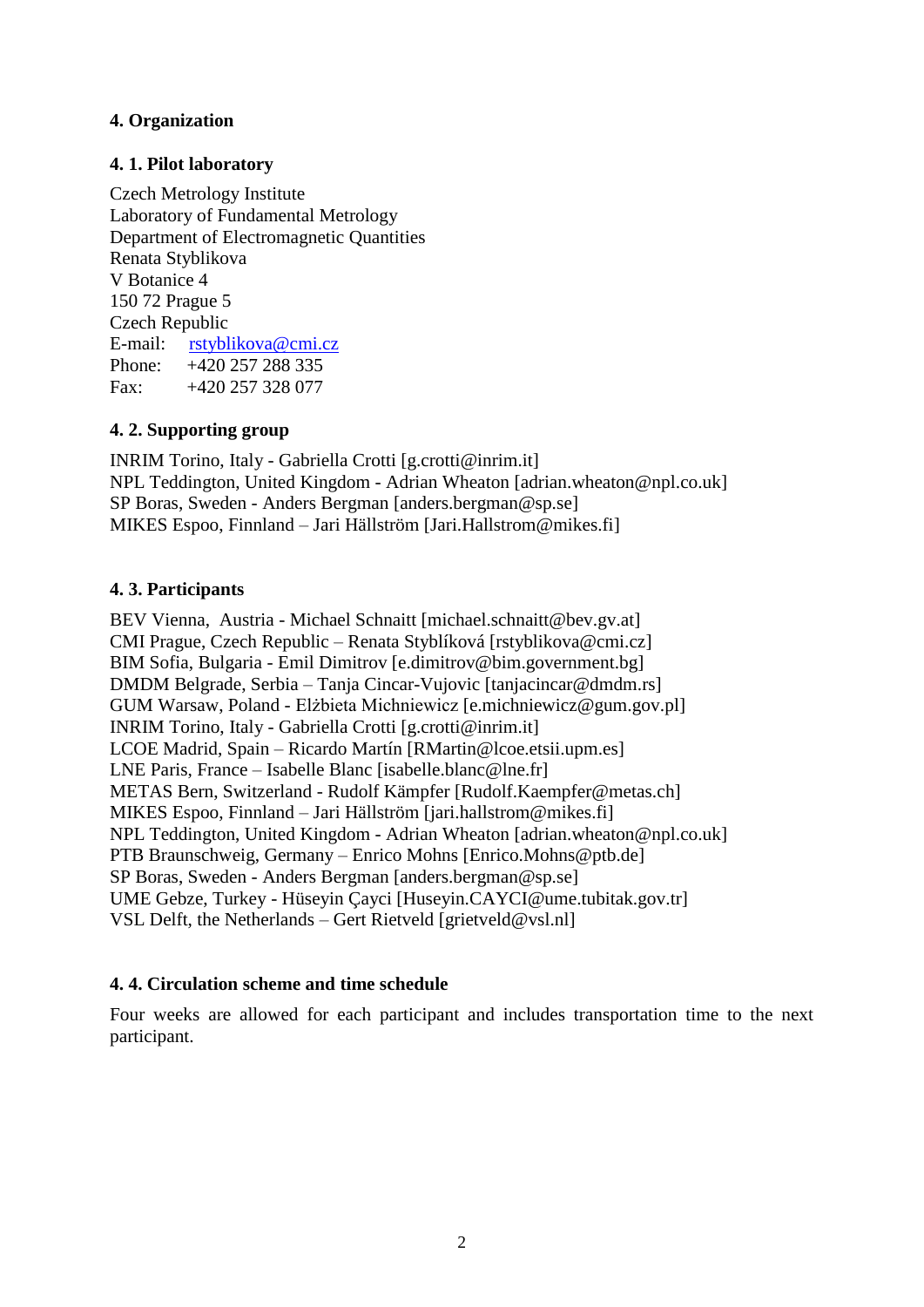| Participant                       | <b>Term of measurement</b> |
|-----------------------------------|----------------------------|
| <b>BIM Sofia, Bulgaria</b>        | August 2011                |
| <b>CMI Prague, Czech Republic</b> | January 2012               |
| <b>METAS Bern, Switzerland</b>    | March 2012                 |
| <b>BEV Vienna, Austria</b>        | April 2012                 |
| <b>DMDM</b> Belgrade, Serbia      | <b>May 2012</b>            |
| <b>LCOE</b> Madrid, Spain         | <b>June 2012</b>           |
| <b>LNE Paris, France</b>          | October 2012               |
| PTB Braunschweig, Germany         | December 2012              |
| <b>CMI Prague, Czech Republic</b> | January, February 2013     |
| <b>LNE Paris, France</b>          | March (2 weeks) 2013       |
| NPL Teddington, United Kingdom    | March, April 2013          |
| MIKES Espoo, Finnland             | April 2013                 |
| SP Boras, Sweden                  | May 2013                   |
| <b>INRIM Torino, Italy</b>        | June 2013                  |
| GUM Warshaw, Poland               | <b>July 2013</b>           |
| <b>UME Gebze, Turkey</b>          | August 2013                |
| VSL Delft, the Netherlands        | September 2013             |
| BIM Sofia, Bulgaria               | October 2013               |
| <b>CMI Prague, Czech Republic</b> | November 2013              |

#### **Timetable**

#### **4. 5. Transportation**

Participants will be responsible for arranging transportation to the next participant. Transportation is each laboratory's own responsibility and cost.

The transfer standards will be packed in a wooden container with dimensions (75x50x28) cm, weight approx 40 kg. The container needs not be transported personally because the standard is rather robust device.

Please, inform the pilot laboratory of the arrival of the package by completing and returning the form provided by e-mail or fax.

After having completed the measurements, the package is to be transported to the next participant. It is advisable to prepare and organize this transportation beforehand. Participants should inform the next recipient by e-mail or fax. Please, when the transformer is sent on to the next laboratory, inform also the pilot laboratory by completing and returning the form provided by e-mail or fax.

#### **4. 6. Customs information**

The package will be accompanied by an ATA carnet to handle participation of the Turkish laboratory. The CMI will prepare the ATA Carnet for the journey to and from the Turkish laboratory. The ATA Carnet will be sent to the laboratory which will send the transfer standard to Turkey. The carnet should not be packed with the device into the package but be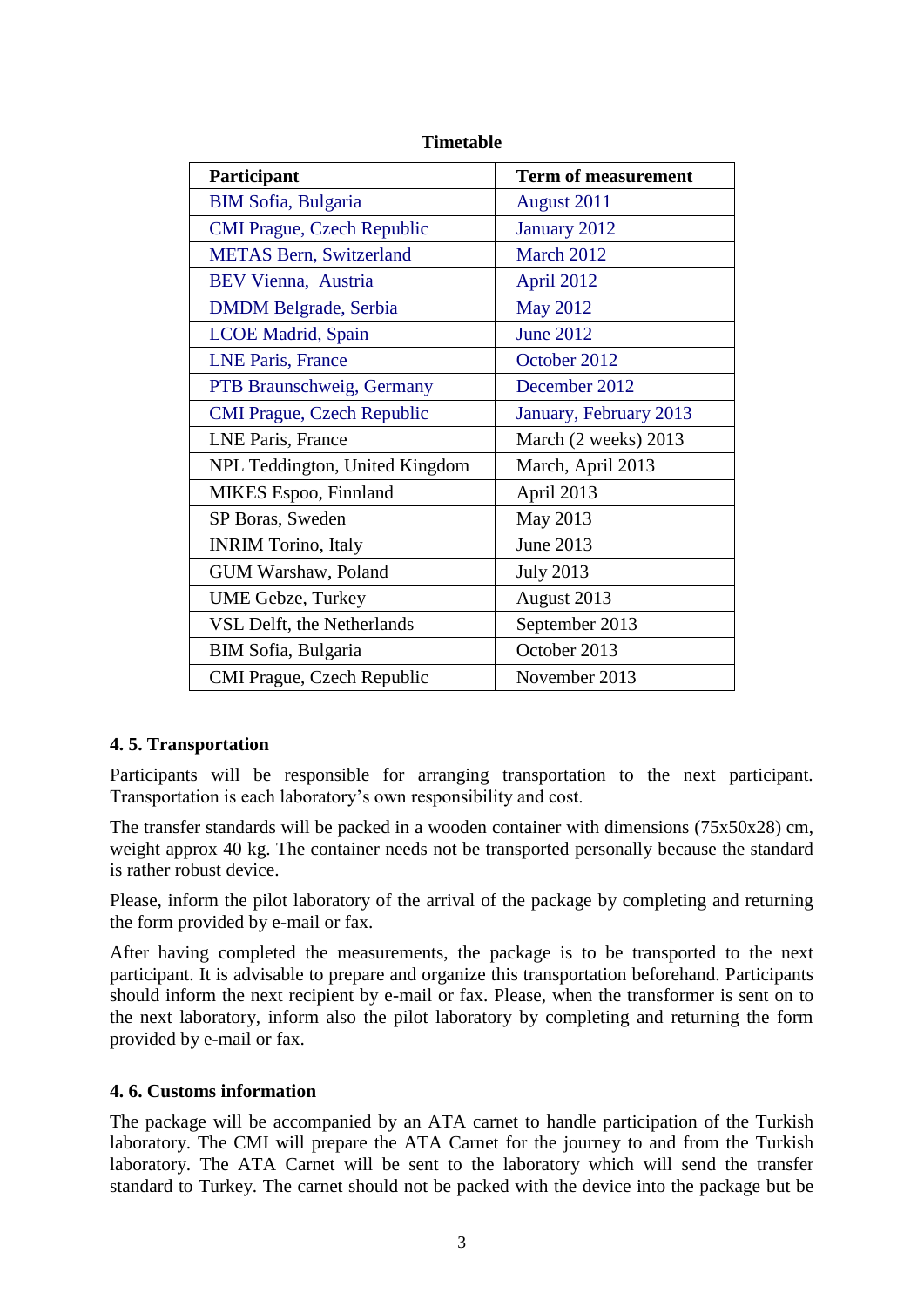given to the transport agency and they shall handle the proper contacts with Customs and ensure that it is duly stamped and signed. The carnet must be saved in the laboratory very carefully because a loss of the carnet may cause serious difficulties and a serious delay in the comparison schedule.

#### **4. 7. Financial aspects, insurance**

Each participating laboratory covers the costs of its measurements, transportation and possible customs charges as well as of any damage that may have occurred within its country. The insurance of the transfer standard for the transport is recommended. The pilot laboratory covers overall costs for the organization of the comparison and costs for ATA carnet. The value of the standard transformer was declared 8 500,- EUR. The pilot laboratory has no insurance for any loss or damage of the standard during transportation.

#### **5. Measurements**

#### **5. 1. Measurement performance**

#### **a) Measurement conditions**

The travelling transformer has ratios of rated currents (4-5-6-8-10) kA/5 A. Each laboratory shall measure those ratios that are within its capabilities. On the lowest and the highest ratios that can be measured, results shall be obtained for two burdens (5 VA and 15 VA at unity power factor). For intermediate ratios results need be given for one burden only (15 VA at unity power factor). The measuring points are  $I_M$ : (120, 100, 50, 20, 10, 5 & 2) % (1 %) optional) of rated current value  $I_R$ . Measurements should be made at 50 Hz frequency. It is recommended to keep the value of connected burden and its power factor within 3 % of the nominal values and established with an uncertainty better than 0,5 %.

For correct determining the reference value it is necessary – see Fig. 2.:

- 1. The primary conductor should have a circular cross-section and should be placed in the centre of transformer opening with maximum deviation 10 mm. An unsymmetrical position causes a big measurement error.
- 2. Using more parallel primary conductors it is necessary to fix them in to a concentric bundle and place it to the centre of transformer opening.
- 3. To use two return conductors placed symmetrically with the longitudinal axis of the primary conductor in the distance at least 60 cm from the longitudinal axis the primary conductor.
- 4. The recommended time for adjusting of the primary current from zero to 120 %  $I_R$  should not exceed 40 seconds. Errors should be read immediately after adjusting of the primary current. Then immediately decrease the primary current on the value 100 %  $I_R$  and 50 %  $I_R$ , respectively.
- 5. When the comparative method with a standard is used it is recommended to provide the each measurement twice. The second measurement should be performed with commutated (swapped) primary conductors, especially for measuring points less than  $20\% I_R$ . This can be also achieved by swapping of primary winding of a supply transformer. The result of measurement it then given as the mean value of the two measurements.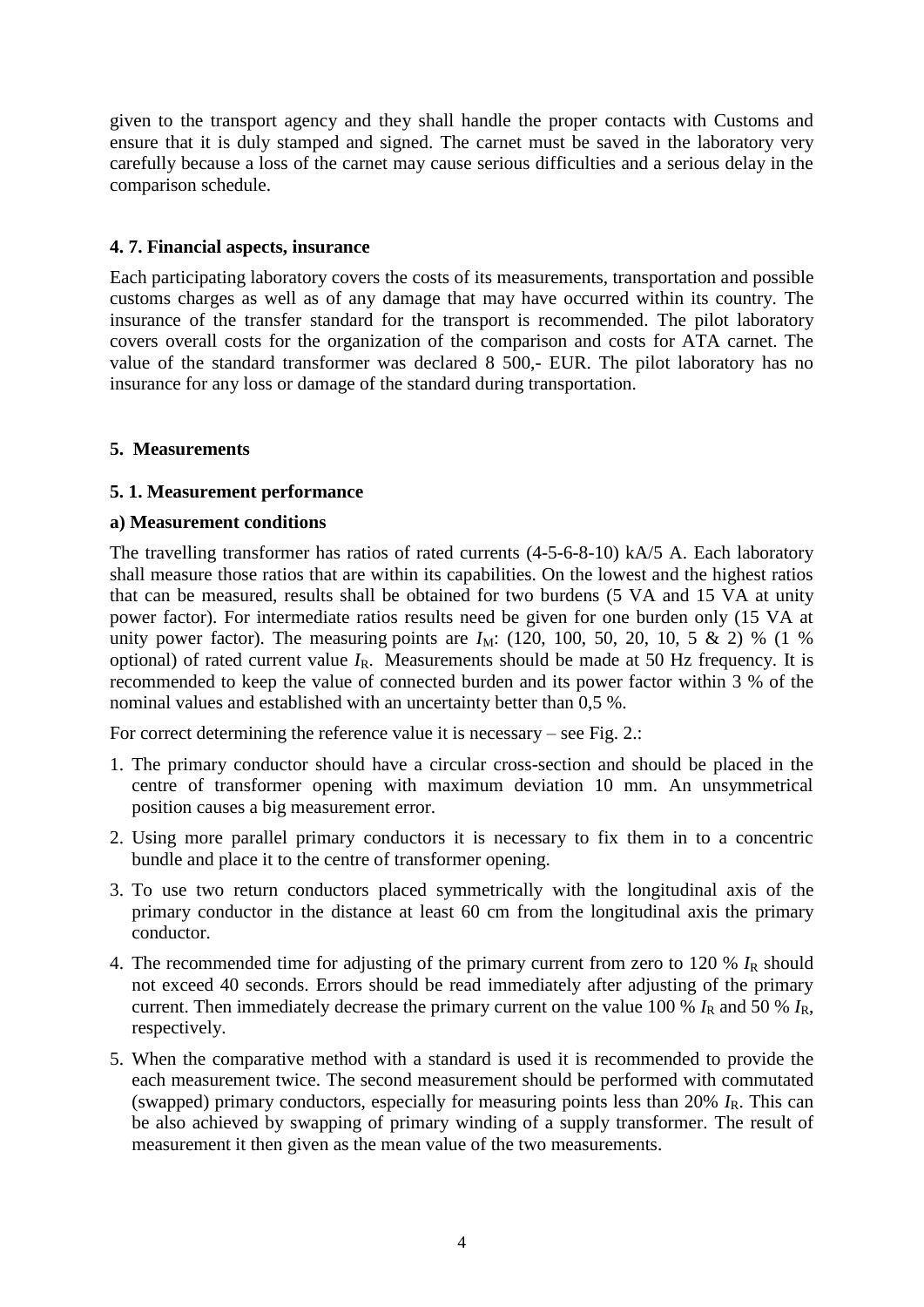

**Fig. 2. Recommended arrangement of primary circuit**

#### **b) Ambient conditions**

The standard transformers must be kept in the laboratory before the measurements for such a time that it reaches stable temperature. It is recommended to keep the ambient temperature on the value  $23^{\circ}C \pm 2^{\circ}C$ . The relative humidity shall be reported.

The data of the ambient conditions during the measurements shall be given in the measurement report.

#### **5. 2. Measuring methods**

The participating laboratories are asked to follow their usual measurement procedure to achieve their best measurement capabilities with respect to the allowed time frame for the comparison. Measurement results of individual laboratories shall include also a description of the method used and a layout of the primary current circuit with dimensions. (Annex 1).

#### **6. Uncertainty of measurement**

All participants shall provide their results with the associated uncertainty of measurement and a complete uncertainty budget. The uncertainty of the measurement shall be determined according to the ISO Guide to the Expression of Uncertainty in Measurement (GUM). All participants shall supply a statement of traceability to the SI.

A list of the typical components of the uncertainty budget to be evaluated by each participant cannot be included in this technical protocol. It is supposed that each participating laboratory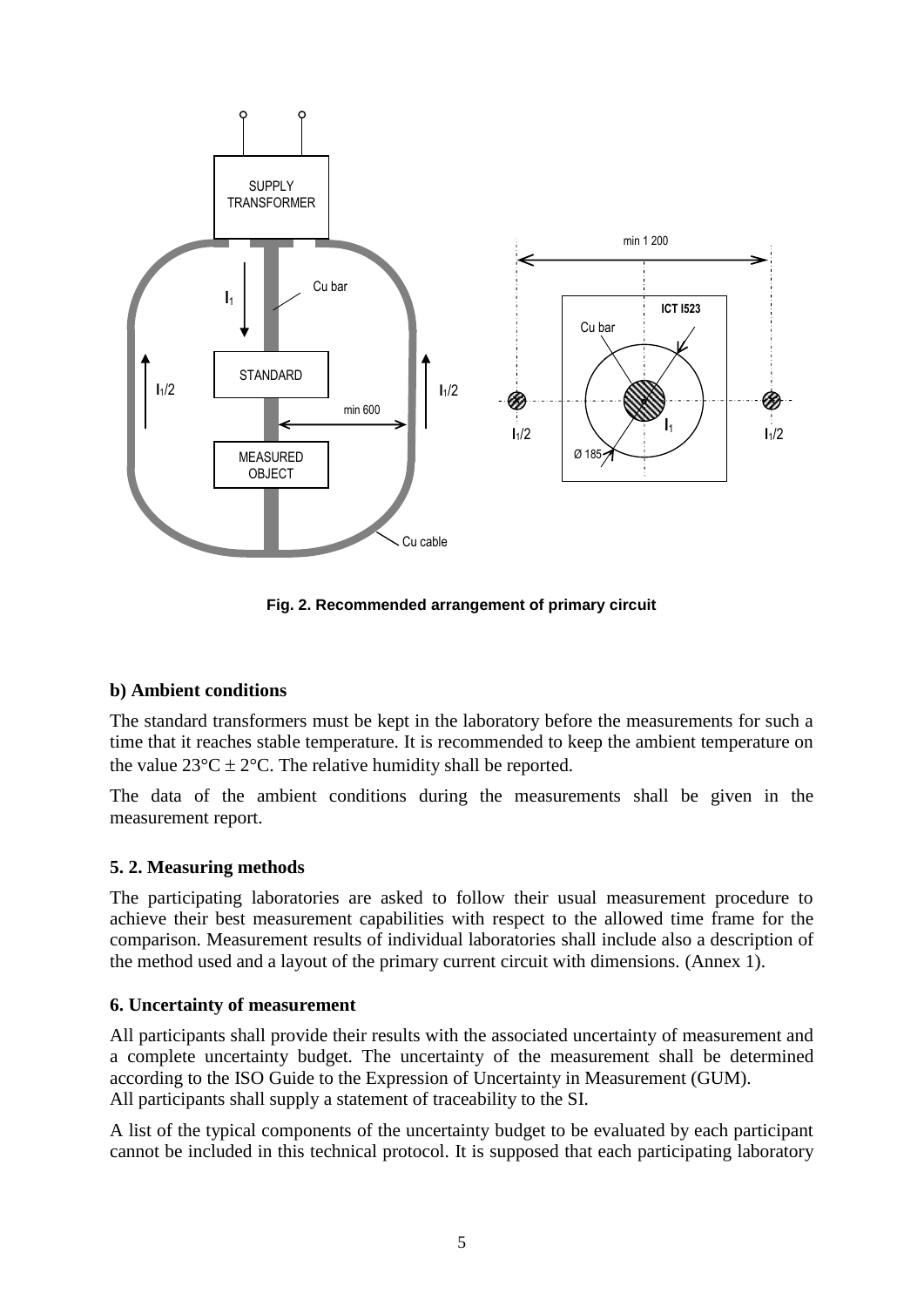applies a different method depending on its facilities. Therefore a list of the typical components, relevant for all participants, cannot be presented.

#### **7. Measurement report**

The measurement results (Annex 2), a short description of the measuring setup (Annex 1) and a detailed evaluation of the standard and combined uncertainty *u* of measurement (Annex 3) for the ratio error and phase displacement are to be reported. The measurement report forms in the Annex 1 - 3 of this document are sent by e-mail to all participants. Please use these forms for your report. The report should be sent to the pilot laboratory no later than four weeks after the measurements have been completed. No information about differences of the reported results with respect to others will be communicated before the completion of the comparison, unless large deviations of a laboratory's result, with respect to the preliminary reference results obtained by the pilot laboratory, are observed.

#### **8. Report of the comparison**

Within 3 months after completion of all measurements the coordinator will prepare a first draft report and send it to the participants for comments. In this report an overview about the different measuring systems and used standards will be included.

#### **References:**

- [1] European co-operation for accreditation (EA) publication on references EA-4/02 "Expression of the uncertainty of measurement in calibration", Dec.1999.
- [2] Renata Styblíková, Karel Draxler and Beat Jeckelmann: Comparison of voltage ratio standards. Final Report of Euromet Project 599.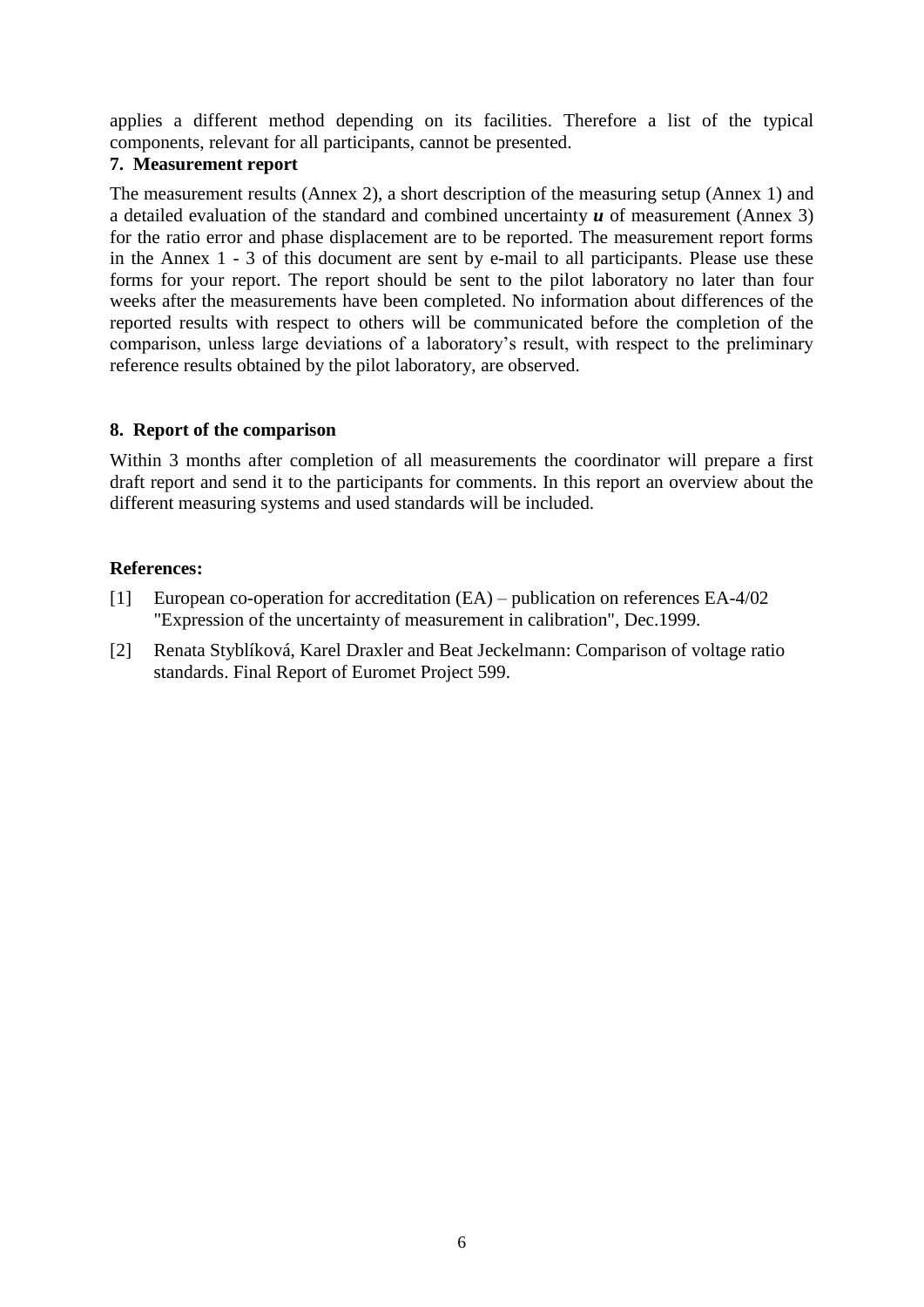#### Measurement report, part A **Annex 1**

**In this part A of the report a free description should be given including drawings and references, whereas in part B a tabular form has to be filled out. This information will be used in the final report to be prepared by the pilot laboratory.** 

A) Description of the measurement method(s), measurement schematic diagram and relevant instruments:

*Short description, measuring layout, possibly a photo.*

Participating laboratory:

Date: ........................................ Signature …......…….....……...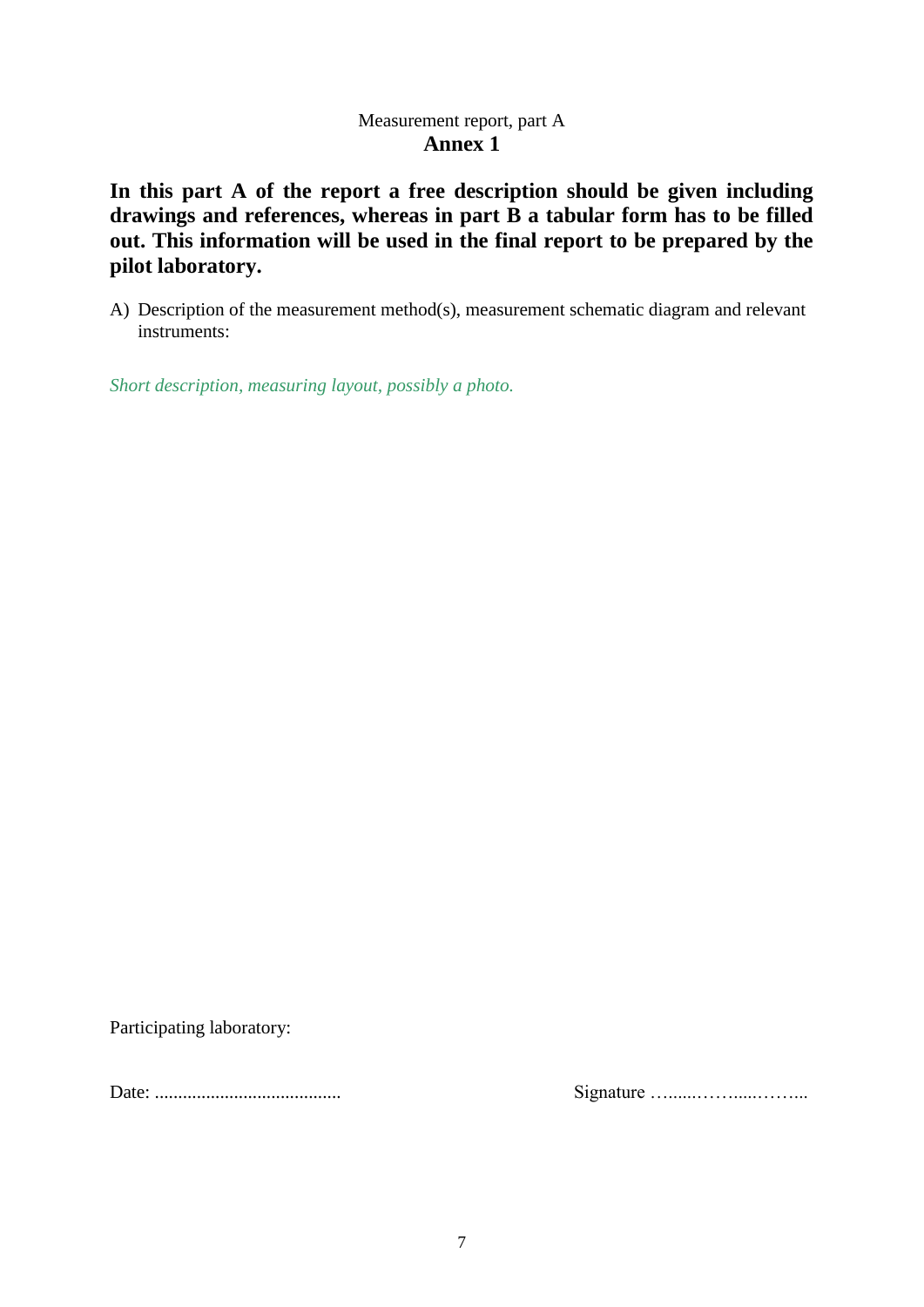#### Measurement report, part B

## **Annex 2**

## **Measurement results and uncertainty budget**

### **for transfer standard I 523, ser. No.: 18/1981**

### Measurand: **Ratio error ε**<sub>I</sub>

| <b>Burden</b><br>(VA) | Ratio<br>(kA/A) | <b>Measured</b><br>current<br>Im(% ln) | Result value of<br>ratio error<br>$\varepsilon$ <sub>l</sub> (ppm) | <b>Standard uncertainty</b><br>type A of $\varepsilon_1$<br>$u_{A_{\epsilon}}$ (ppm) | <b>Standard uncertainty</b><br>type B of $\varepsilon_1$<br>$u_{B_{\epsilon}}(ppm)$ | <b>Combined</b><br>uncertainty of $\varepsilon_1$<br>$u_{\epsilon}$ (ppm) |
|-----------------------|-----------------|----------------------------------------|--------------------------------------------------------------------|--------------------------------------------------------------------------------------|-------------------------------------------------------------------------------------|---------------------------------------------------------------------------|
|                       | 4/5             | 120                                    |                                                                    |                                                                                      |                                                                                     |                                                                           |
|                       |                 | 100                                    |                                                                    |                                                                                      |                                                                                     |                                                                           |
|                       |                 | 50                                     |                                                                    |                                                                                      |                                                                                     |                                                                           |
|                       |                 | 20                                     |                                                                    |                                                                                      |                                                                                     |                                                                           |
|                       |                 | 10                                     |                                                                    |                                                                                      |                                                                                     |                                                                           |
|                       |                 | 5                                      |                                                                    |                                                                                      |                                                                                     |                                                                           |
|                       |                 | $\overline{c}$                         |                                                                    |                                                                                      |                                                                                     |                                                                           |
| 5                     |                 |                                        |                                                                    |                                                                                      |                                                                                     |                                                                           |
| resistive             | 10/5            | 120                                    |                                                                    |                                                                                      |                                                                                     |                                                                           |
|                       |                 | 100                                    |                                                                    |                                                                                      |                                                                                     |                                                                           |
|                       |                 | 50                                     |                                                                    |                                                                                      |                                                                                     |                                                                           |
|                       |                 | 20                                     |                                                                    |                                                                                      |                                                                                     |                                                                           |
|                       |                 | 10                                     |                                                                    |                                                                                      |                                                                                     |                                                                           |
|                       |                 | 5                                      |                                                                    |                                                                                      |                                                                                     |                                                                           |
|                       |                 | $\overline{c}$                         |                                                                    |                                                                                      |                                                                                     |                                                                           |
|                       |                 | 1                                      |                                                                    |                                                                                      |                                                                                     |                                                                           |

#### Measurand: **Phase displacement** δ<sub>I</sub>

| <b>Burden</b><br>(VA) | Ratio<br>(kA/A) | <b>Measured</b><br>current<br>Im(% In) | Result value of<br>phase displacement<br>$\delta$ <sub>1</sub> $(')$ | <b>Standard uncertainty</b><br>type A of δι<br>$u_{A\delta}$ ( ' ) | <b>Standard uncertainty</b><br>type B of δι<br>$u_{A\delta}$ (') | Combined<br>uncertainty of $\delta_1$<br>$u_{A\delta}$ (') |
|-----------------------|-----------------|----------------------------------------|----------------------------------------------------------------------|--------------------------------------------------------------------|------------------------------------------------------------------|------------------------------------------------------------|
|                       |                 | 120                                    |                                                                      |                                                                    |                                                                  |                                                            |
|                       |                 | 100                                    |                                                                      |                                                                    |                                                                  |                                                            |
|                       |                 | 50                                     |                                                                      |                                                                    |                                                                  |                                                            |
|                       | 4/5             | 20                                     |                                                                      |                                                                    |                                                                  |                                                            |
|                       |                 | 10                                     |                                                                      |                                                                    |                                                                  |                                                            |
|                       |                 | 5                                      |                                                                      |                                                                    |                                                                  |                                                            |
|                       |                 | $\overline{2}$                         |                                                                      |                                                                    |                                                                  |                                                            |
| 5                     |                 |                                        |                                                                      |                                                                    |                                                                  |                                                            |
| resistive             | 10/5            | 120                                    |                                                                      |                                                                    |                                                                  |                                                            |
|                       |                 | 100                                    |                                                                      |                                                                    |                                                                  |                                                            |
|                       |                 | 50                                     |                                                                      |                                                                    |                                                                  |                                                            |
|                       |                 | 20                                     |                                                                      |                                                                    |                                                                  |                                                            |
|                       |                 | 10                                     |                                                                      |                                                                    |                                                                  |                                                            |
|                       |                 | 5                                      |                                                                      |                                                                    |                                                                  |                                                            |
|                       |                 | $\overline{2}$                         |                                                                      |                                                                    |                                                                  |                                                            |
|                       |                 | 1                                      |                                                                      |                                                                    |                                                                  |                                                            |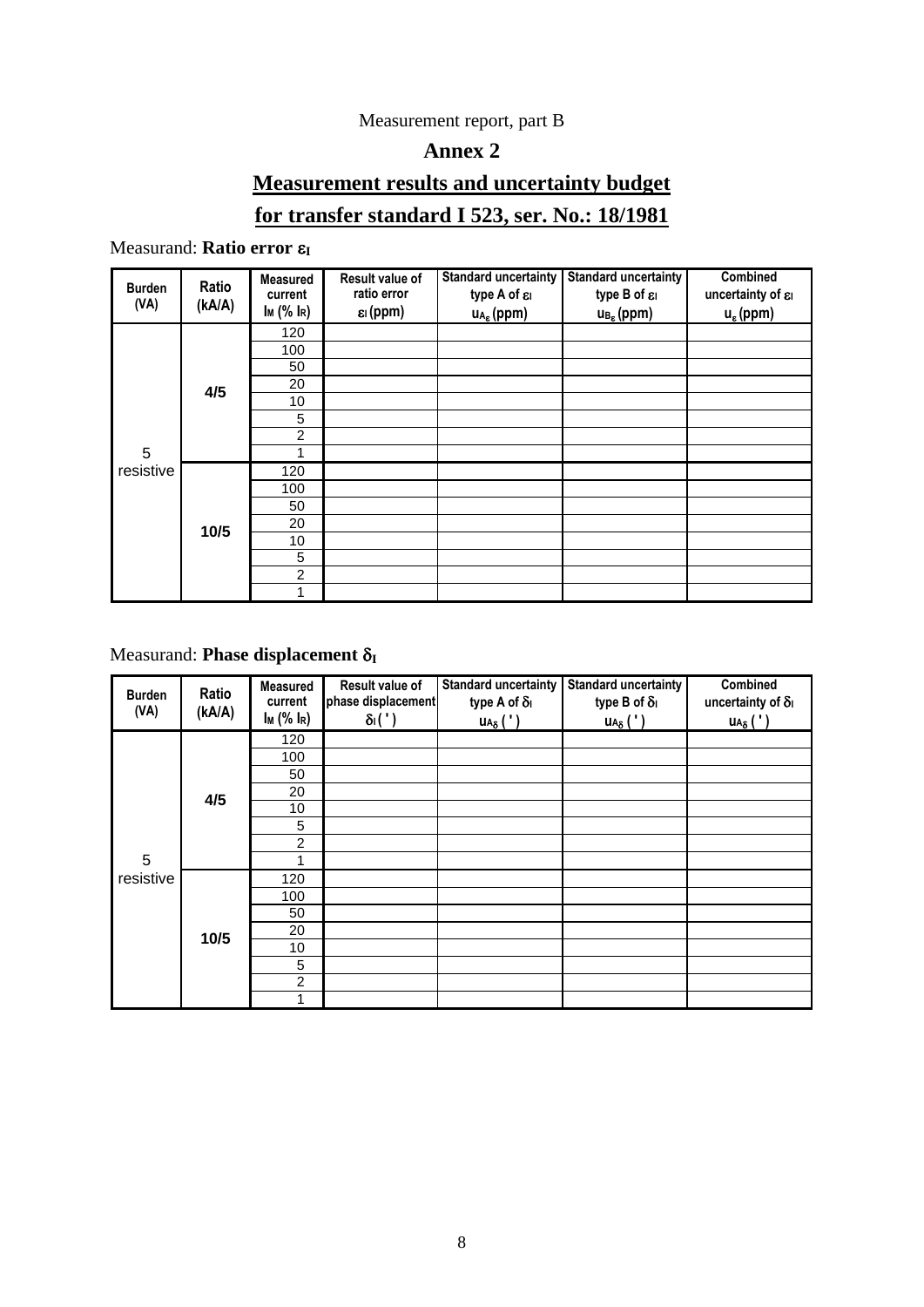**Measurand: Ratio error ε**<sub>I</sub>

|               |                 | <b>Measured</b>  | Result value of                  | <b>Standard uncertainty</b> | <b>Standard uncertainty</b> | <b>Combined</b>                |
|---------------|-----------------|------------------|----------------------------------|-----------------------------|-----------------------------|--------------------------------|
| <b>Burden</b> | Ratio<br>(kA/A) | current          | ratio error                      | type A of $\varepsilon$     | type B of $\varepsilon$     | uncertainty of $\varepsilon_1$ |
| (VA)          |                 | $I_M$ (% $I_R$ ) | $\varepsilon$ <sub>l</sub> (ppm) | $u_{A_g}$ (ppm)             | $u_{B_{\mathcal{E}}}$ (ppm) | $u_{\epsilon}$ (ppm)           |
|               |                 | 120              |                                  |                             |                             |                                |
|               | 4/5             | 100              |                                  |                             |                             |                                |
|               |                 | 50               |                                  |                             |                             |                                |
|               |                 | 20               |                                  |                             |                             |                                |
|               |                 | $10$             |                                  |                             |                             |                                |
|               |                 | $\overline{5}$   |                                  |                             |                             |                                |
|               |                 | $\overline{2}$   |                                  |                             |                             |                                |
|               |                 | $\overline{1}$   |                                  |                             |                             |                                |
|               |                 | 120              |                                  |                             |                             |                                |
|               |                 | $\overline{100}$ |                                  |                             |                             |                                |
|               |                 | 50               |                                  |                             |                             |                                |
|               | 5/5             | $\overline{20}$  |                                  |                             |                             |                                |
|               |                 | $10$             |                                  |                             |                             |                                |
|               |                 | $\overline{5}$   |                                  |                             |                             |                                |
|               |                 | $\overline{2}$   |                                  |                             |                             |                                |
|               |                 | $\overline{1}$   |                                  |                             |                             |                                |
|               |                 | 120              |                                  |                             |                             |                                |
|               |                 | 100              |                                  |                             |                             |                                |
|               | 6/5             | 50               |                                  |                             |                             |                                |
| 15            |                 | $\overline{20}$  |                                  |                             |                             |                                |
| resistive     |                 | $10$             |                                  |                             |                             |                                |
|               |                 | $\overline{5}$   |                                  |                             |                             |                                |
|               |                 | $\overline{2}$   |                                  |                             |                             |                                |
|               |                 | $\mathbf 1$      |                                  |                             |                             |                                |
|               | 8/5             | 120              |                                  |                             |                             |                                |
|               |                 | 100              |                                  |                             |                             |                                |
|               |                 | 50               |                                  |                             |                             |                                |
|               |                 | $\overline{20}$  |                                  |                             |                             |                                |
|               |                 | 10               |                                  |                             |                             |                                |
|               |                 | $\overline{5}$   |                                  |                             |                             |                                |
|               |                 | $\overline{2}$   |                                  |                             |                             |                                |
|               |                 | $\mathbf{1}$     |                                  |                             |                             |                                |
|               |                 | 120              |                                  |                             |                             |                                |
|               |                 | 100              |                                  |                             |                             |                                |
|               | 10/5            | 50               |                                  |                             |                             |                                |
|               |                 | $\overline{20}$  |                                  |                             |                             |                                |
|               |                 | 10               |                                  |                             |                             |                                |
|               |                 | $\overline{5}$   |                                  |                             |                             |                                |
|               |                 | $\overline{2}$   |                                  |                             |                             |                                |
|               |                 | $\overline{1}$   |                                  |                             |                             |                                |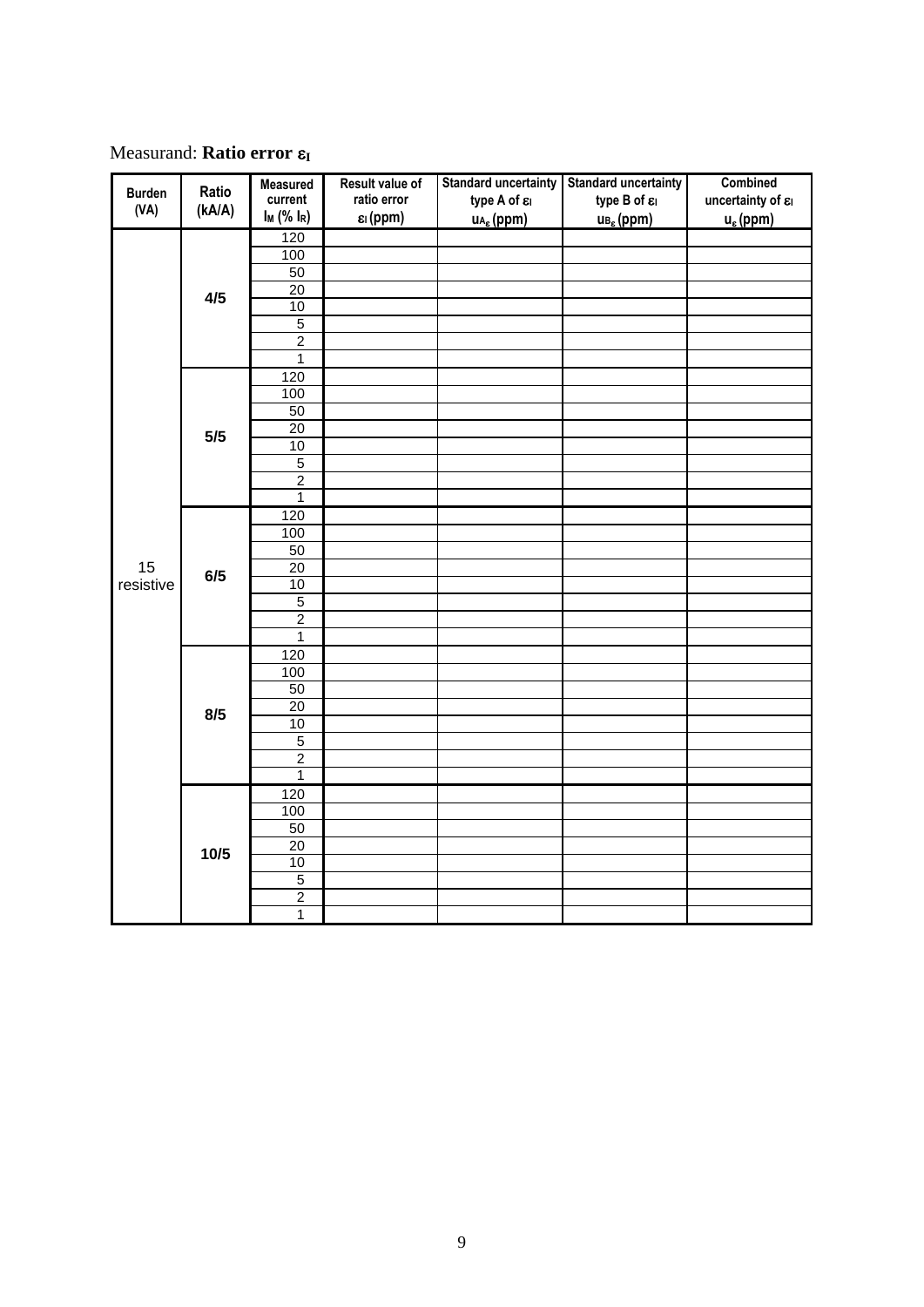|               |                 | <b>Measured</b>       | Result value of    | <b>Standard uncertainty</b>               | <b>Standard uncertainty</b>                          | <b>Combined</b>           |
|---------------|-----------------|-----------------------|--------------------|-------------------------------------------|------------------------------------------------------|---------------------------|
| <b>Burden</b> | Ratio<br>(kA/A) | current               | phase displacement | type A of $\delta_1$                      | type B of $\delta_{\mathsf{I}}$                      | uncertainty of $\delta_I$ |
| (VA)          |                 | I <sub>M</sub> (% IR) | $\delta_1(')$      | $\underline{\mathsf{UA}_{\delta}(\cdot)}$ | $\underline{\mathsf{u}_{\mathsf{B}_{\delta}}}(\tt')$ | $u_{\delta}$ (')          |
|               |                 | 120                   |                    |                                           |                                                      |                           |
|               | 4/5             | 100                   |                    |                                           |                                                      |                           |
|               |                 | 50                    |                    |                                           |                                                      |                           |
|               |                 | 20                    |                    |                                           |                                                      |                           |
|               |                 | 10                    |                    |                                           |                                                      |                           |
|               |                 | 5                     |                    |                                           |                                                      |                           |
|               |                 | $\overline{2}$        |                    |                                           |                                                      |                           |
|               |                 | $\overline{1}$        |                    |                                           |                                                      |                           |
|               |                 | 120                   |                    |                                           |                                                      |                           |
|               |                 | 100                   |                    |                                           |                                                      |                           |
|               |                 | 50                    |                    |                                           |                                                      |                           |
|               | 5/5             | 20                    |                    |                                           |                                                      |                           |
|               |                 | 10                    |                    |                                           |                                                      |                           |
|               |                 | $\overline{5}$        |                    |                                           |                                                      |                           |
|               |                 | $\overline{2}$        |                    |                                           |                                                      |                           |
|               |                 | $\overline{1}$        |                    |                                           |                                                      |                           |
|               |                 | 120                   |                    |                                           |                                                      |                           |
|               | 6/5             | 100                   |                    |                                           |                                                      |                           |
|               |                 | 50                    |                    |                                           |                                                      |                           |
| 15            |                 | 20                    |                    |                                           |                                                      |                           |
| resistive     |                 | 10                    |                    |                                           |                                                      |                           |
|               |                 | $\overline{5}$        |                    |                                           |                                                      |                           |
|               |                 | $\overline{c}$        |                    |                                           |                                                      |                           |
|               |                 | $\mathbf{1}$          |                    |                                           |                                                      |                           |
|               | 8/5             | 120                   |                    |                                           |                                                      |                           |
|               |                 | 100                   |                    |                                           |                                                      |                           |
|               |                 | 50                    |                    |                                           |                                                      |                           |
|               |                 | $\overline{20}$       |                    |                                           |                                                      |                           |
|               |                 | 10                    |                    |                                           |                                                      |                           |
|               |                 | 5                     |                    |                                           |                                                      |                           |
|               |                 | $\overline{2}$        |                    |                                           |                                                      |                           |
|               |                 | $\mathbf{1}$          |                    |                                           |                                                      |                           |
|               |                 | 120                   |                    |                                           |                                                      |                           |
|               |                 | 100                   |                    |                                           |                                                      |                           |
|               | 10/5            | 50                    |                    |                                           |                                                      |                           |
|               |                 | $\overline{20}$       |                    |                                           |                                                      |                           |
|               |                 | 10                    |                    |                                           |                                                      |                           |
|               |                 | $\overline{5}$        |                    |                                           |                                                      |                           |
|               |                 | $\overline{c}$        |                    |                                           |                                                      |                           |
|               |                 | $\overline{1}$        |                    |                                           |                                                      |                           |

Measurand: **Phase displacement**  $\delta_{I}$ 

Temperature: Frequency: